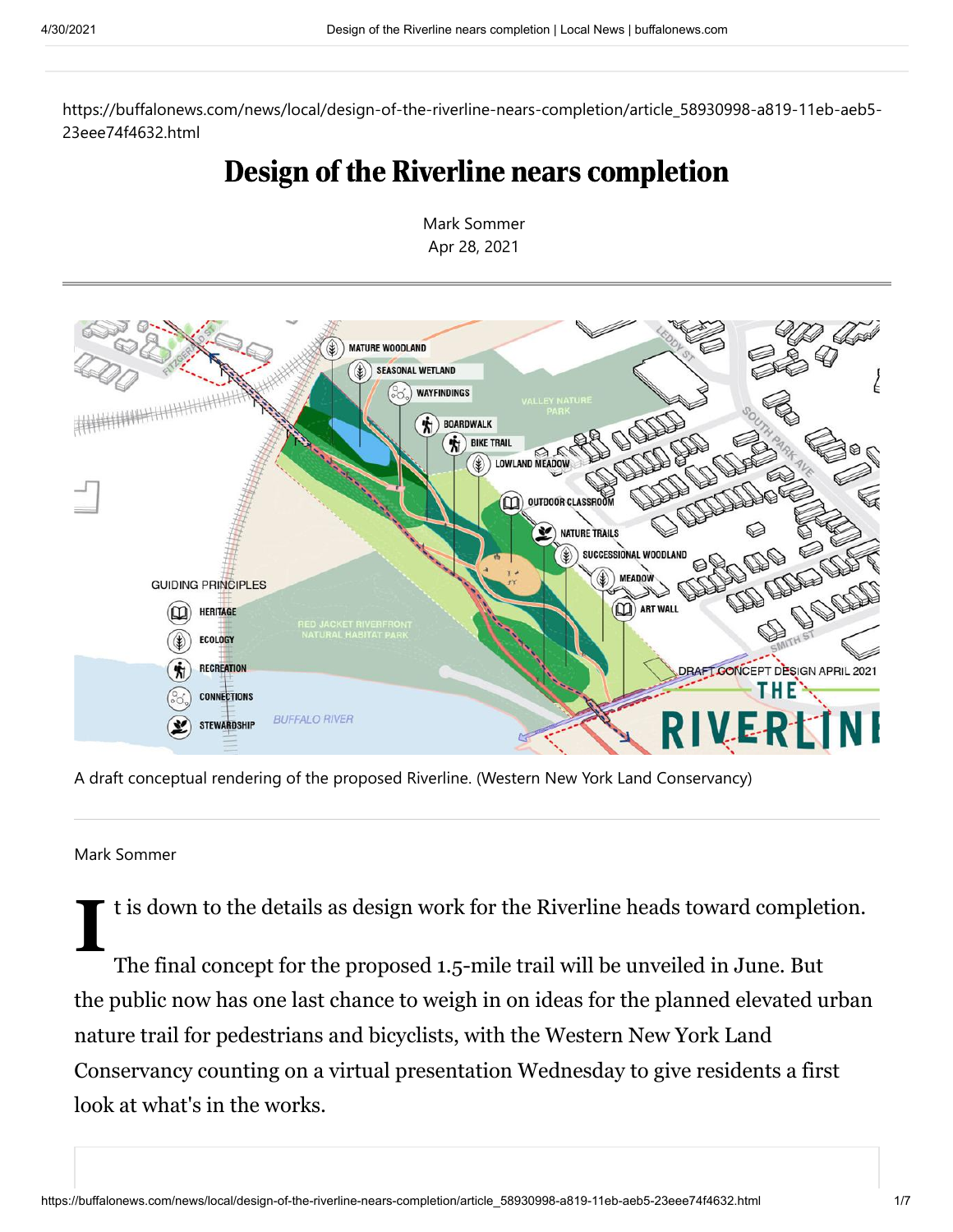

'The Riverline' brings new identity, [momentum](https://buffalonews.com/news/local/the-riverline-brings-new-identity-momentum-to-dl-w-corridor-project/article_5138e7fc-5c06-5333-a2ec-87fc88546026.html#tracking-source=in-article) to DL&W corridor project

The trail, located south and east of downtown, would traverse through lowland meadows, woodlands and seasonal wetlands.

Planners sought public feedback on gardens, play areas and public art, among other features.

"This stage is still trying to sort through the balance of refuge, gardens and recreational components that were rated high in previous feedback," said Anthony Armstrong, the project manager. "How do the gardens show up in a way that is more naturalized – are they butterfly gardens or outdoor classrooms? Does the recreation tie back to nature? Is it nature play with big boulders and logs?"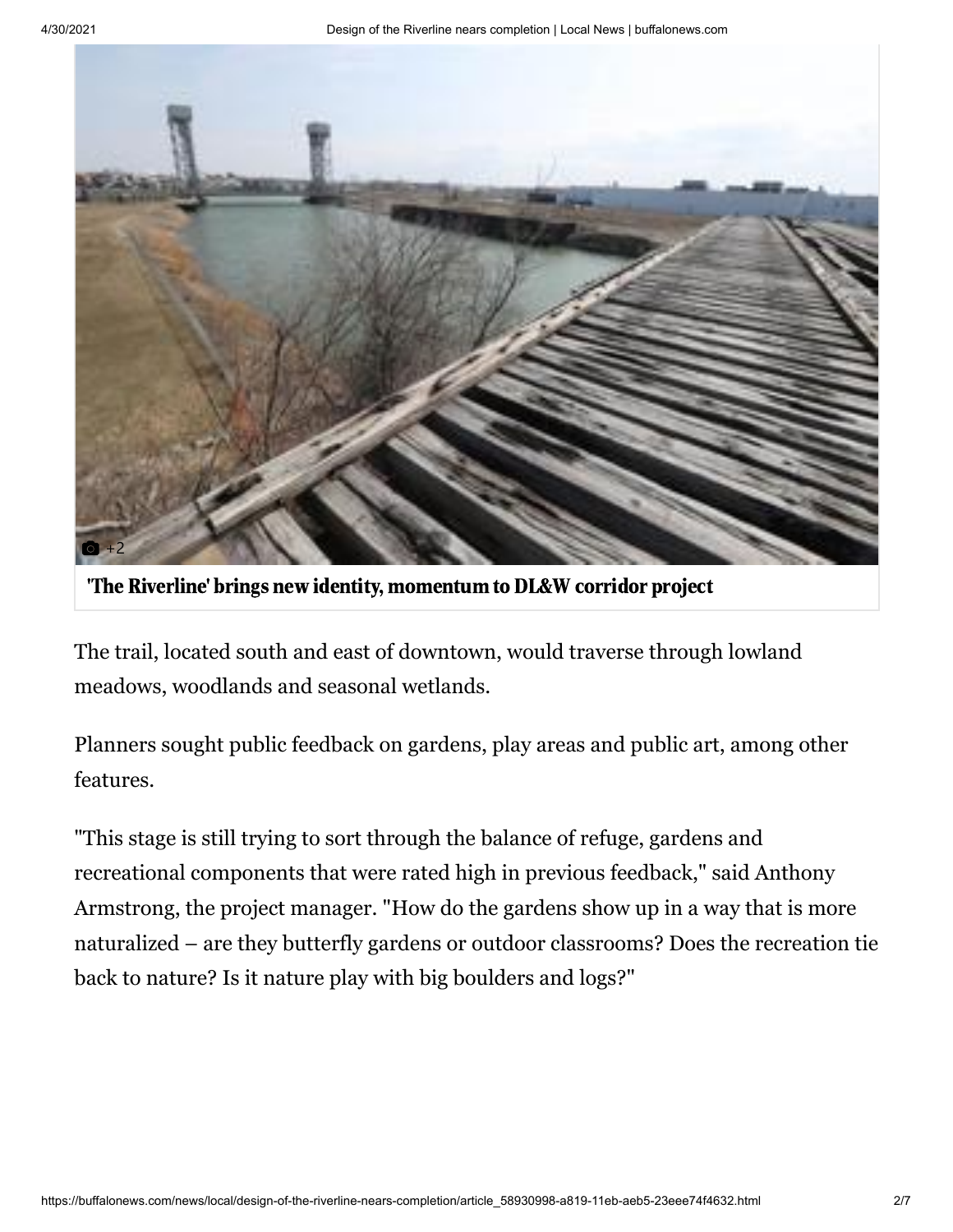4/30/2021 Design of the Riverline nears completion | Local News | buffalonews.com



A draft rendering of the proposed Riverline. (Western New York Land Conservancy)



As [subdivisions](https://buffalonews.com/news/local/as-subdivisions-eat-up-land-conservancy-works-to-save-its-96th-property/article_66b20bb2-eec1-11ea-9e91-c7a6dbe83ac5.html#tracking-source=in-article) eat up land, conservancy works to save its 96th property

Armstrong believes the Riverline will be a boon to the city.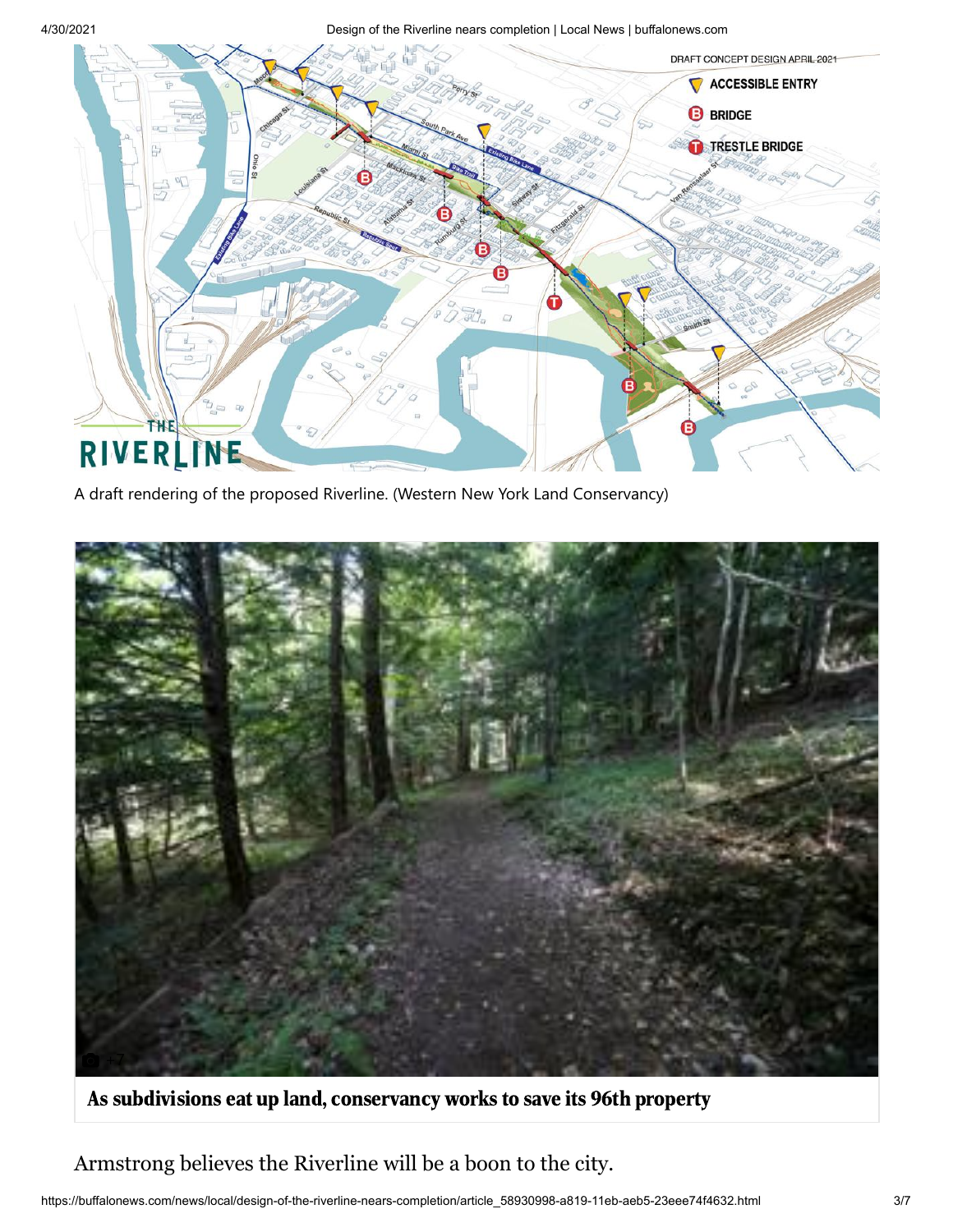"This is something people have been planning or putting on maps for 25 years," Armstrong said. "I think the timing's finally right for this with what we've seen happening along the waterfront, and with what we're seeing in terms of how people are thinking of what's possible in the city."

Government officials are seeking funds to transform the former DL&W rail corridor into an urban nature trail along the Buffalo River, and Rep. Brian Higgins has previously said, "This is going to get done."

The linear park would begin near the corner of Moore and Miami streets, continuing east just north of Miami Street to Louisiana Street and then on the southern side of Miami Street to Hamburg Street. The elevated berm drops to grade crossing at Louisiana, Alabama, Hamburg and other cross streets and disappears east of Katherine Street before picking up again adjacent to Red Jacket Riverfront Park.

From there, the trail would cross one of Buffalo's busiest railroad lines over an existing bridge south and east of Smith Street and end at a half-bridge over the Buffalo River with views of the South Park Avenue lift bridge, the Buffalo Color peninsula and the Tesla plant.



https://buffalonews.com/news/local/design-of-the-riverline-nears-completion/article\_58930998-a819-11eb-aeb5-23eee74f4632.html 4/7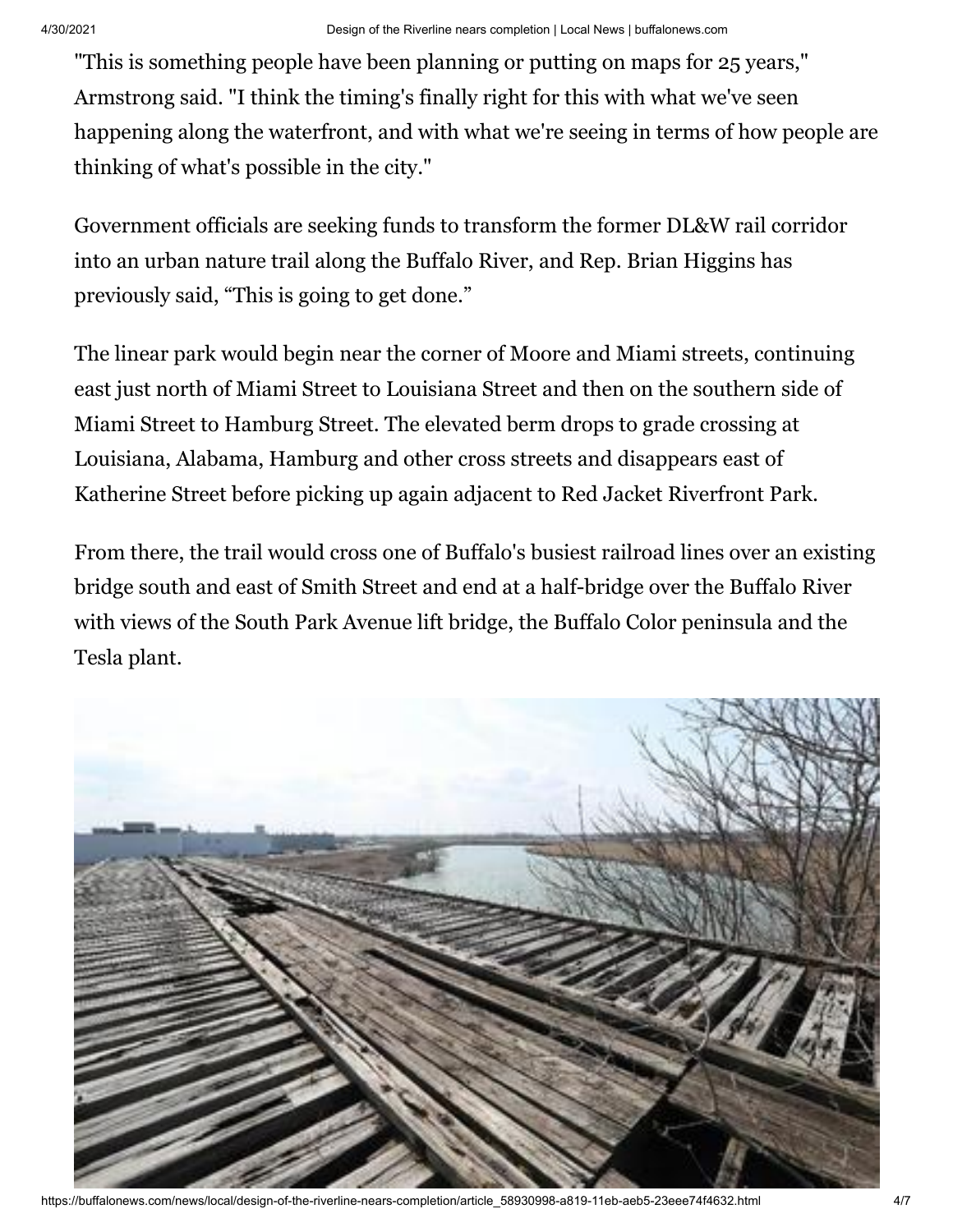Buffalo's Riverline park is expected to end at this bridge, overlooking the Buffalo River and the Tesla plant.

## Sharon [Cantillon](https://buffalonews.com/users/profile/Sharon%20Cantillon)



Winning designs: Jury, [community](https://buffalonews.com/news/local/winning-designs-jury-community-picks-for-linear-park-along-old-rail-corridor/article_49d4c2a9-3551-5204-bfb3-01007f369d38.html#tracking-source=in-article) picks for linear park along old rail corridor

The conceptual plan treats the trail as mainly a refuge, but with a strong focus on gardens and passive recreation.

"I am so amazed by nature's resilience," said Barbara Wilks, a project consultant who is founder and principal of W Architecture and Landscape Architecture.

Wilks said the woodlands and other topography show rejuvenation despite decades spent as a rail corridor, with gravel replacing soil.

The linear park proposal calls for four new bridges over city streets, one trestle bridge over an active rail line and two renovated railroad bridges.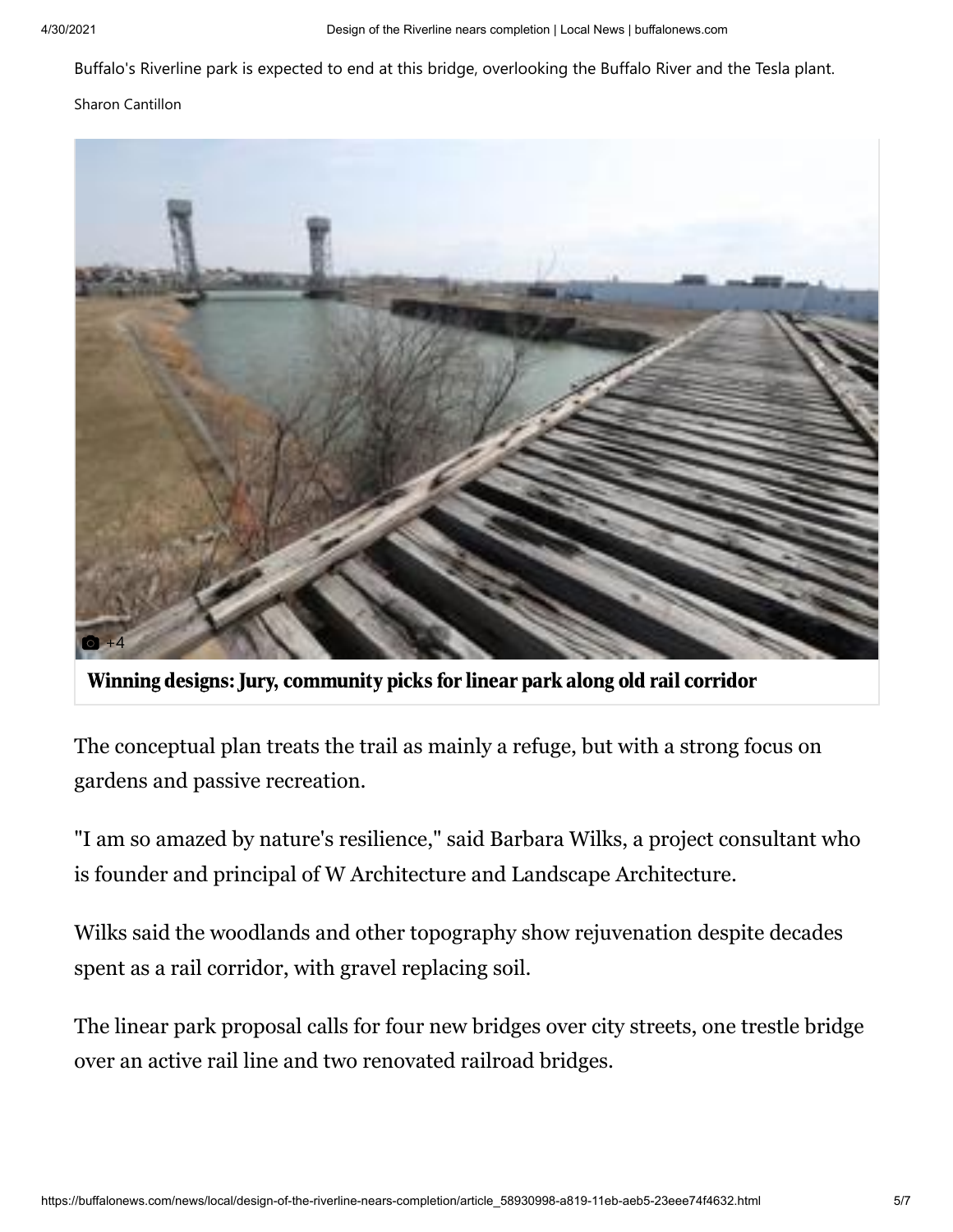"The idea is that when you're on the trail you'll be enveloped by nature," Wilks said. "Bridges will be places to stop and enjoy the view and the landscape. This will provide a rhythm to the experience that will be quite unique."



The trail would have eight access points, with the main ones occurring on commercial streets to minimize disturbance to residential areas.

Wilks said one of the project's themes is to tread lightly on the landscape, which has a preponderance of black cottonwoods. Native plants would be allowed to develop, but invasive species would be removed.

In their past feedback to consultants, residents have said they wanted their heritage represented, and they hoped the Riverline could lead to spin-off development that community members can capitalize on.

Some residents have also expressed preference for open space for deer and other wildlife.